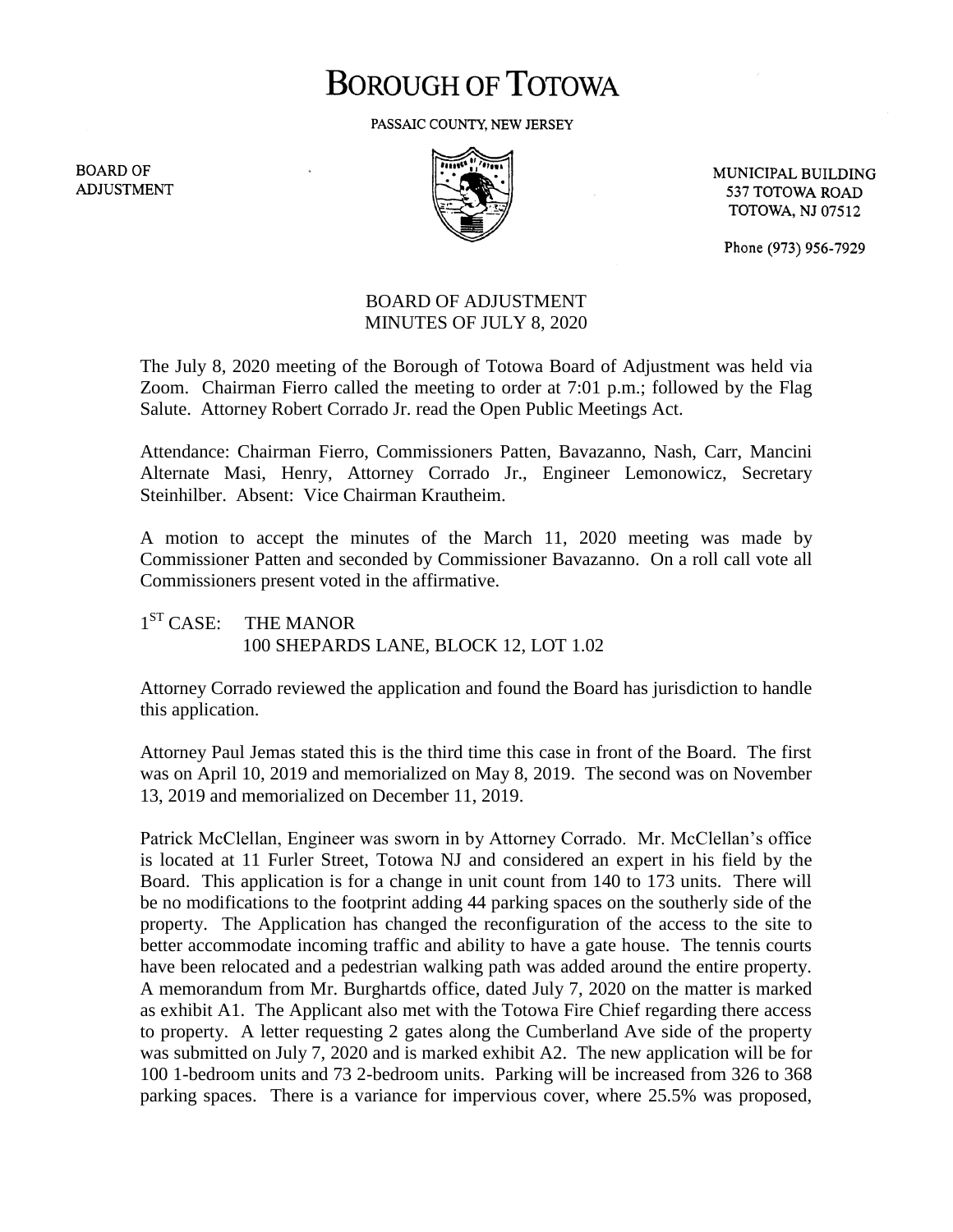this is because of the additional parking spaces and the pedestrian walkway. The F.A.R. will remain the same. The letter from Totowa's Engineer, marked exhibit A3 is addresses by McClellan. Items 1 to 6 are commentary, item 7 is the new calculations for drainage, item 8 is a revision sheet (which is marked exhibit A4, dated June 19, 2020), item 9 the Applicant agrees, item 10 the Applicant will comply.

Steven Corso, Architect, was sworn in by Attorney Corrado. Mr. Corso's office is located at 676 Bloomfield Ave, Bloomfield NJ and is considered an expert in his field by the Board. Changes made within the building are larger 2 bedroom and 1-bedroom units. There will be 173 units, 100 will be 1-bedroom and 73 will be 2 bedrooms, the previous application was for 140 units, 22 1-bedroom and 108 2-bedroom (reduction of 22 bedrooms). The Applicant upgraded the common areas adding a fitness room, 2 community rooms, and a terrace. Exhibit A5 is the new plans which consist of A-1 the parking level and lower level floor plans and A-2 the  $1<sup>st</sup>$  and  $2<sup>nd</sup>$  floor plans, and A-3 the partial floor plan. There was a gate house added, which is functional, and the tennis courts were moved to the eastern part of the site towards Union Blvd. Commissioner Patten asked if there are any changes to the signage at the entrance, there will be no changes. Chairman Fierro asked if the original gate house was not occupied and if it is going to be now and if it will be occupied day and night. For right now the gate house is just esthetic.

Joseph Staigar, Traffic Expert, was sworn in by Attorney Corrado. Mr. Staigers's office is located at 245 Main Street, Chester, NJ and is considered an expert in his field by the Board. The Applicant took a very conservative approach and di not do the analysis from the reduction in bedrooms but the increase in units. With the additional 33 units, the A.M. would be 4 trips entering and 15 trips exiting, and the P.M. would be 15 trips entering and 4 trips exiting. This calculates to less than 20 trips per hour, delays will be increased by the matter of 3 seconds in the morning peak hour and 4 seconds in the evening peak hour. At the intersection of Union Blvd and Shepards Lane, the traffic counts measuring queuing are E morning peak hour and D evening peak hour. The Applicant reviewed this information with the County, Board of Adjustment Members, and Totowa's Engineering Department. The Applicant also reviewed this with the Totowa Fire Department, and they requested a 10-foot-wide gate to be installed so emergency vehicles can get in and out with out an issue. Commissioner Mancini wanted to know if the traffic analysis was based on all the apartments being occupied. The analysis was figured with all the units being occupied.

Jeffery Stiles, Planner, was sworn in by Attorney Corrado. Mr. Stile's office is located in Morristown NJ and is considered and expert in his field by the Board. Mr. Stiles has reviewed the plans and there are a few variances needed in addition to the previous approved. The maximum impervious coverage is what needs to be revisited at this meeting, the previous approve was for 20.5% and the Applicant is now asking for 25.5%. The Applicant has provided more parking than needed, a walking path and a gate house which the Applicant feels is a better planning alternative. There is still a large amount of pervious surface for such a large lot. Some of the negatives to the Application could be, storm water runoff, which will be accommodated with a storm water management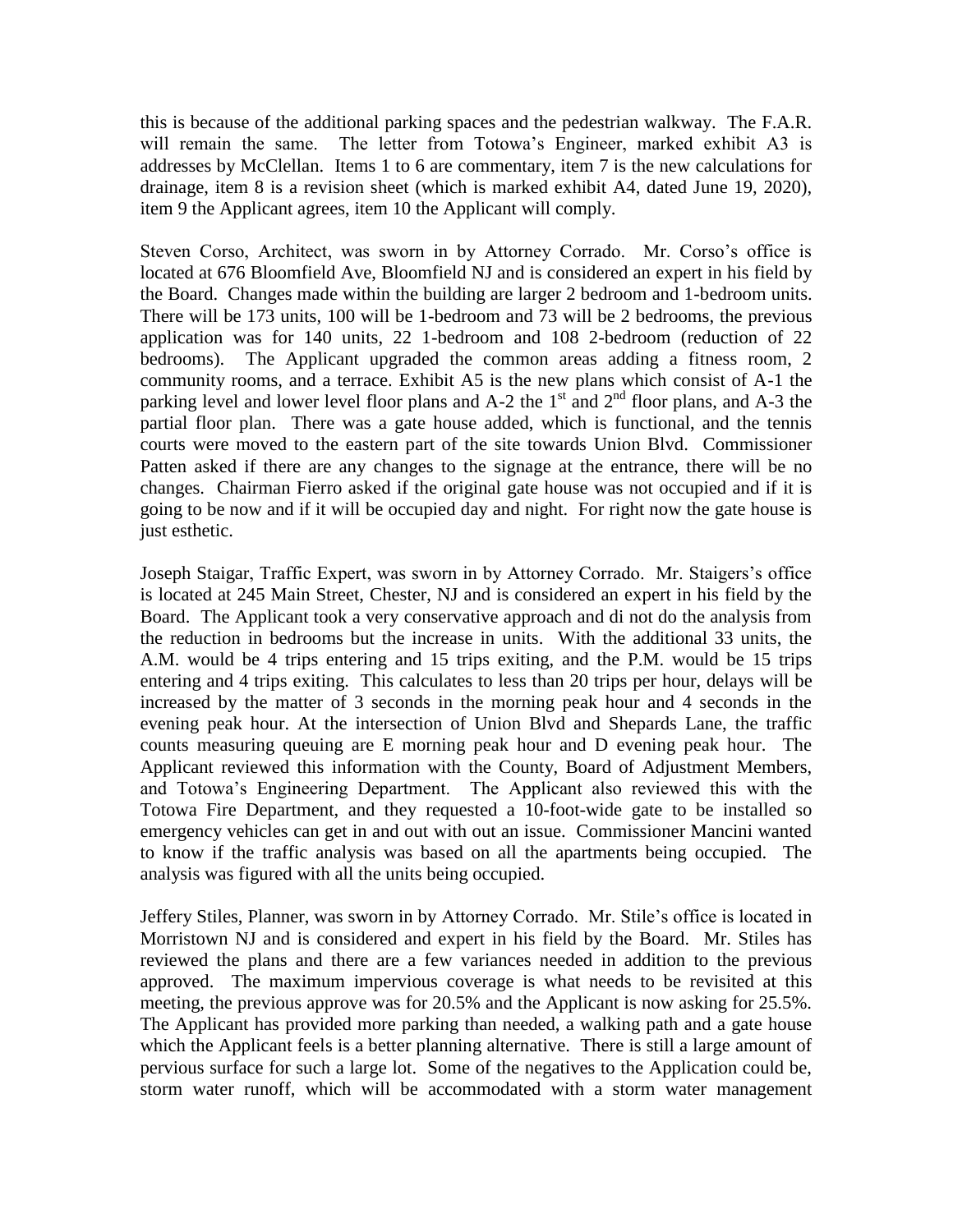facility. Another negative would be the increase in students to the school system, but this decreased from the previous approved application from 25 to 17 because of the decrease in bedrooms. Commissioner Patten asked if the walking path was going to be semiimpervious? Impervious? And what the width will be? The surface will be asphalt and 8 feet wide.

At this time the meeting is open to the public.

There is no public to be heard so the public portion of the meeting is being closed.

Attorney Jemas summarizes the application.

A motion was made by Commissioner Nash to approve and seconded by Commissioner Bavazanno. Application passed  $7 - 0$  @ 7:48 P.M.

 $2^{ND}$  CASE: **MILUN KONATAR** 188 GRANT AVE, BLOCK 12, LOT 1.02

Attorney Corrado reviewed the application and found the Board has jurisdiction to handle this application.

Ray Redding, Attorney for the Applicant, explains the application. The existing unit will be knocked down to the foundation and a single-family home will be built requiring sone variances.

Brittnay Klimm, Architect, was sworn in by Attorney Corrado. Ms. Klimm's office is located at 350 Clark Drive, Budd Lake, NJ and is considered an expert in her field by the Board. Ms. Klimm's firm prepared the plans for the application. Architectural plans marked A1.01 and A2.01 show the existing unit knocked down leaving the basement and first floor structure. The new 1 car detached garage will face Stanly Street and a new 2 story framed dwelling will be constructed. The first floor will consist of a living room, dining room, kitchen, and powder room and total 1000 square feet. The basement will also be 100 square feet plus 38 square feet for the covered entrance on the first floor and 265 square feet for the detached garage. The second floor will consist of 3 bedrooms, 2 bathrooms, and a laundry room also totaling 1000 square feet. The basement is existing and contains utilities and they will be adding a new furnace and hot water heater. A letter from the towns Engineer dated June 14, 2020 will be reviewed.

Item 1. Bulk analysis will be answered by the planner

Item 2. A sealed and signed copy of the survey will be provided by the owner.

 Item 3. Height and topography-the site is essentially flat and will be 29 ½ feet taken from average grade to height of peak, the first floor to grade is 2'11 ¼".

Item 4. The F.A.R. will be answered by the Planner

Item 5. Setbacks will also be answered by the Planner

Item 6. The large tree on the property will be removed

Item 7. Garage and depressed curbs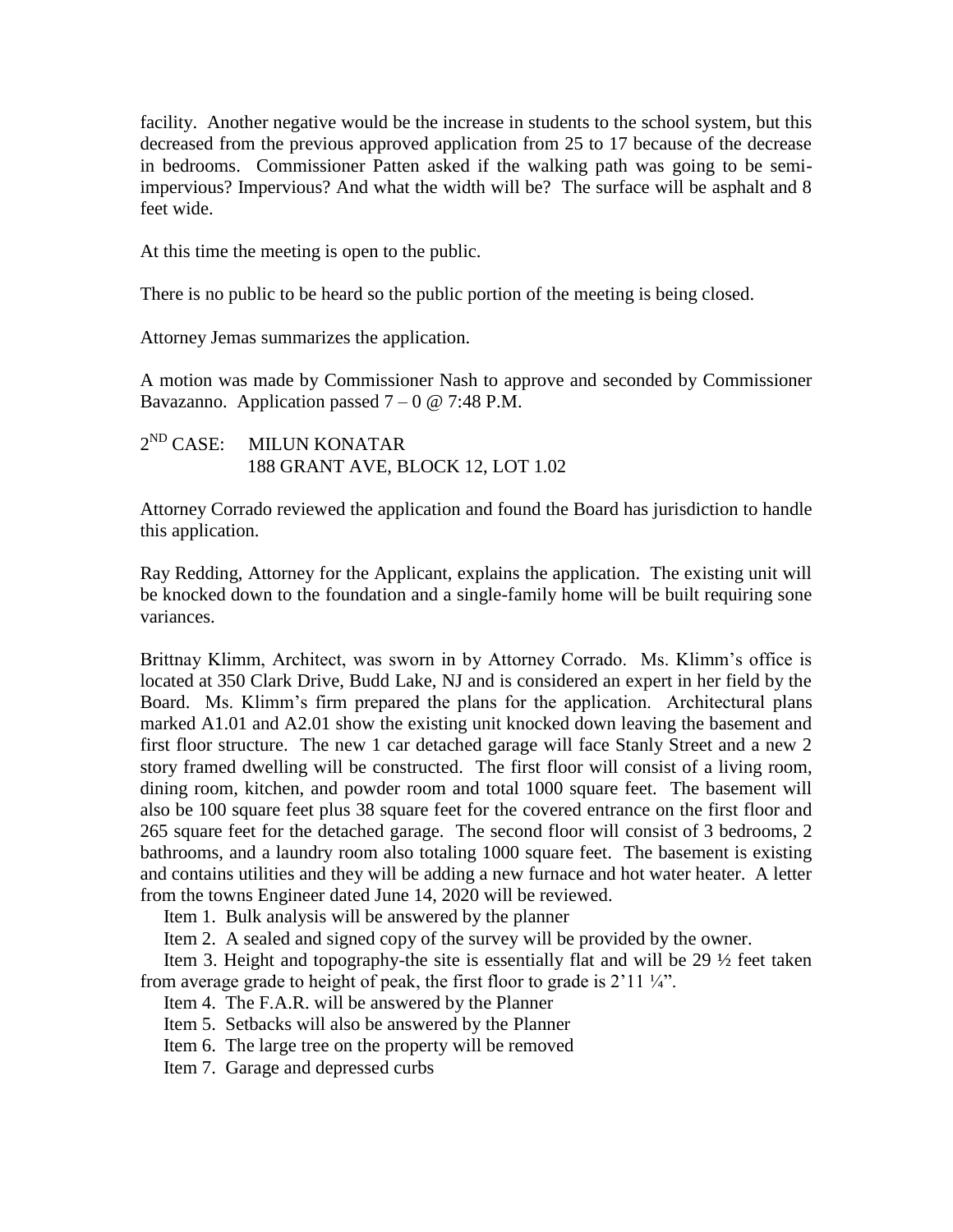Item 8. Driveway apron on Grant will be removed and replaced with lawn and proper curbing

 Item 9. Will add note Item 10. Will add seepage pit Item 11. Will be addressed by the Planner Item 12. Will be addressed by the Planner

Commissioner Patten would like to know about the driveway and curbing. Mr. Klimm responds the curbing on Stanly Street is where the new Garage area is delineated where the property and street have that differential. Commissioner Patten states, there is no curbing on Stanly at all. Mr. Lemanowicz suggest the Board can request curbing, but it will be the only one on Stanly with a curb. Chairman Fierro states it would be wise to add a seepage pit. Commissioner Bavazanno asked where the tree was located that is being removed. Ms. Klimm states the tree is located by the garage. Commissioner Patten would like to know why the Applicant is changing the orientation of the garage. Ms. Klimm responds that the house is going to extend into the current driveway.

Kenneth Ochab, Planner, was sworn in by Attorney Corrado. Mr. Ochab's office is located at 12-16 Fairlawn Ave, Fairlawn NJ and is considered an expert in his field by the Board. The property is located in the R-7 zone and is approx. 40 x 97 feet and 4000 square feet. Mr. Ochab explains the other homes in the area are also similar at 40 x  $95 +$ or – in depths. This property is a corner lot with two front yards and only one side yard, the addition is going to be on the south side. The addition of 3' to the rear of the bump out and modification of garage structure. Some of the variances needed are F.A.R., side yard, and front yard setbacks for the proposed garage. The two-story home will be 2030 square feet consisting of a living room, dining room, kitchen on the first floor and 3 bedrooms, 2 bathrooms, and laundry room on the second floor. The building height is increased by 4 feet (25' to 29'). Street set back on accessory garage, the existing garage is 4.6' which faces Grant, the new garage is 15'8 feet from the property line facing Stanly Street with another 6' between the actual property line and the street line. Commissioner Patten suggest if the front pushed back 7' but Ms. Klimm said they are using the existing foundation. Mr. Ochab stated the building front porch area is being cut off so it will be 7  $\frac{1}{2}$  back of the right of way. Ms. Klimm states the foundation under the porch is being removed, the foundation is remaining and is under the main body of the house. Chairman Fierro states if you move the garage back 1 foot it would give you 3 feet. Commissioner Mancini would like to know what  $\frac{1}{2}$  basement,  $\frac{1}{2}$  crawl space means. Ms. Klimm points out on A2.01 bottom right # 2 the proposed basement plan, below the lower left of basement is existing basement and adding on right hand side stairway and small corridor and in back there will be the new crawl space. The basement will be unfinished. Commissioner Nash would like to know how high the crawl space is, approx. 3-4 feet tall and will be insulated and lighted.

At this time the meeting is open to the public.

There is no public to be heard so the public portion is closed.